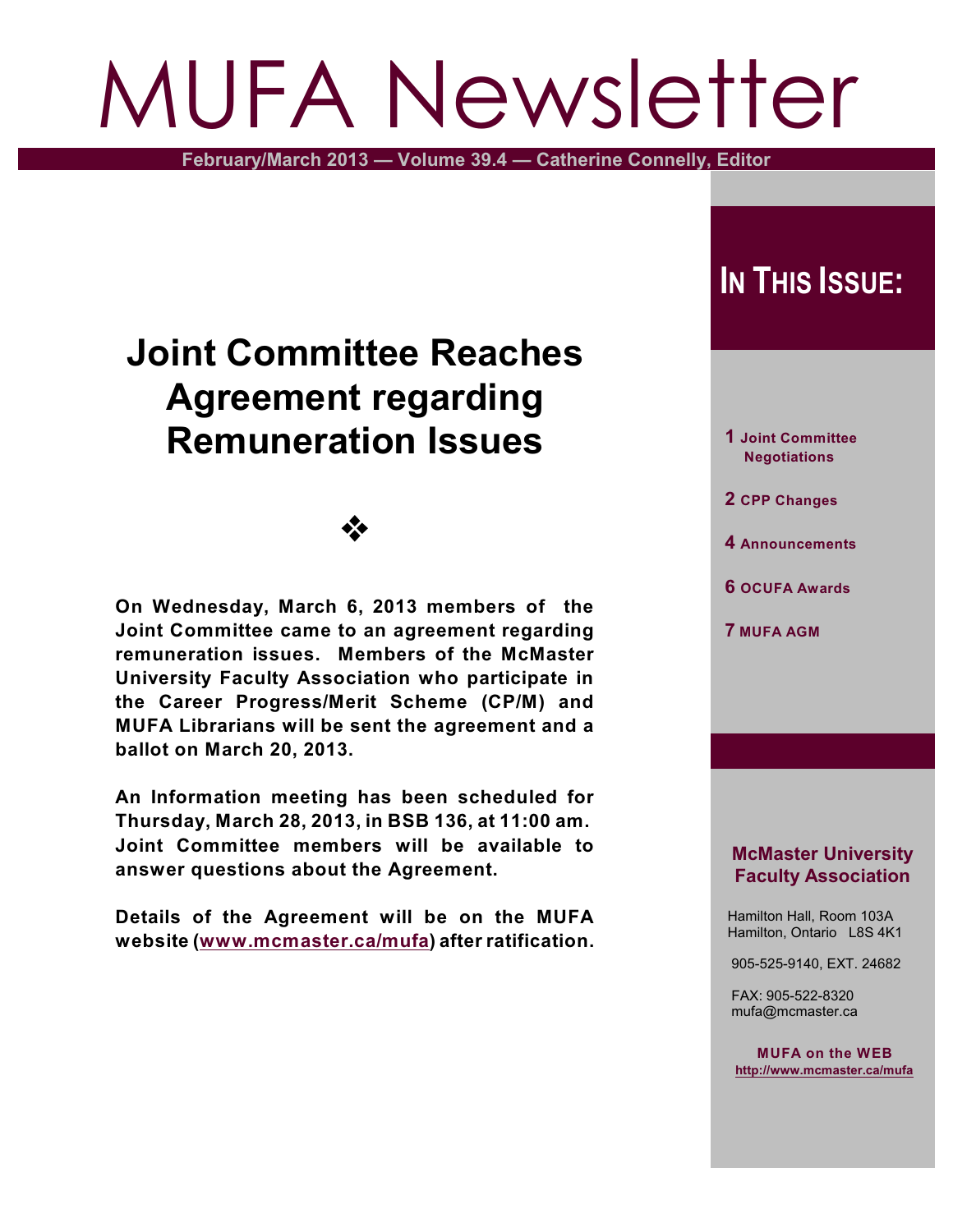## **Recent Changes to the CPP**

**Sherman Cheung Finance & Business Economics**

This article reviews four recent changes to the Canada Pension Plan (CPP) in response to the aging workforce and the need for more flexible retirement arrangements.

#### **Increase in the General Low Earnings Drop-Out**

The amount of CPP pension is based on the number of years a person has worked, as well as the salary he or she has earned up to a maximum known as the yearly maximum pensionable earnings (YMPE). An individual's CPP pension is based on 25 percent of the above average career earnings. For an individual who elected to receive the CPP pension prior to 2012, the average career earnings was calculated by allowing 15% of his or her lowest earnings up to 7 years to be dropped.

These drop-out provisions are intended to ensure that an individual's average career earnings and thus CPP payments are not affected by a certain number of years of unusually low earnings that occur in some people's career for various reasons such as spells of unemployment.

Starting in 2012, the drop out provision will increase from 15% to 16% of lowest earnings up to a maximum of 7.5 years. In 2014, the percentage will increase again to 17%, allowing up to 8 years of an individual's lowest earnings to be dropped from the calculation. This change will benefit individuals who face more career interruptions for a variety of reasons. The change does not affect individuals who elected to receive CPP pension before 2012.

## **Elimination of the Work Cessation Test**

Until this change, individuals could not take the CPP pension before age 65 unless they had stopped working or had "low earnings" for a period of time. "Low earnings" means less than the maximum monthly CPP retirement pension (\$934.17 per month in 2010). This requirement was called the W ork Cessation Test. The Work Cessation Test requires individuals who wish to take their CPP benefit before age 65 to either stop working or endure reduced earnings. The W ork Cessation Test was removed in 2012 to facilitate the transition into retirement for people under age 65.

These individuals now can work part-time at earnings higher than the "low earnings" and can supplement their part-time income with the CPP pension.

### **Changes in the adjustment factors for early and late retirement**

Individuals currently receive an unadjusted CPP pension at age 65. The amount of unadjusted payments depends on a number of factors such as yearly average pensionable earnings. Individuals are allowed to receive a reduced CPP pension less than the unadjusted amount as early as age 60 or postpone the CPP pension for an amount higher than the unadjusted amount to as late as age 70. Until recently, the adjustment is a 0.5% reduction (increase) for each month of early (late) retirement. This results in a maximum reduction (increase) of 30% below (above) the unadjusted CPP payments if an individual collects the CPP pension at age 60  $(70)$   $(0.5\% \times 60 \text{ months})$ .

The adjustment factors ensure roughly the same CPP benefits over time regardless of when individuals choose to begin their pension. Adjustment factors reflect the longer or shorter length of time a person is expected to receive benefits when electing to take the CPP pension at ages other than 65. Adjustment factors have not changed since 1987, despite changes in life expectancy. The intent of the new adjustment factors is to restore actuarial fairness

The new adjustment factors are to be phased in over time. The reduction factor for early retirees will be adjusted up by 0.02% a year starting 2012 as follows:

| Monthly<br>Reduction |
|----------------------|
|                      |
| $0.54\%$             |
| 0.56%                |
| 0.58%                |
| 0.60%                |
|                      |

W hen the adjustment factors are fully phased in, the CPP payments can be reduced by 36% (60 months x 0.60%) for a person who begins collecting the CPP pension at age 60 after 2015.

**2**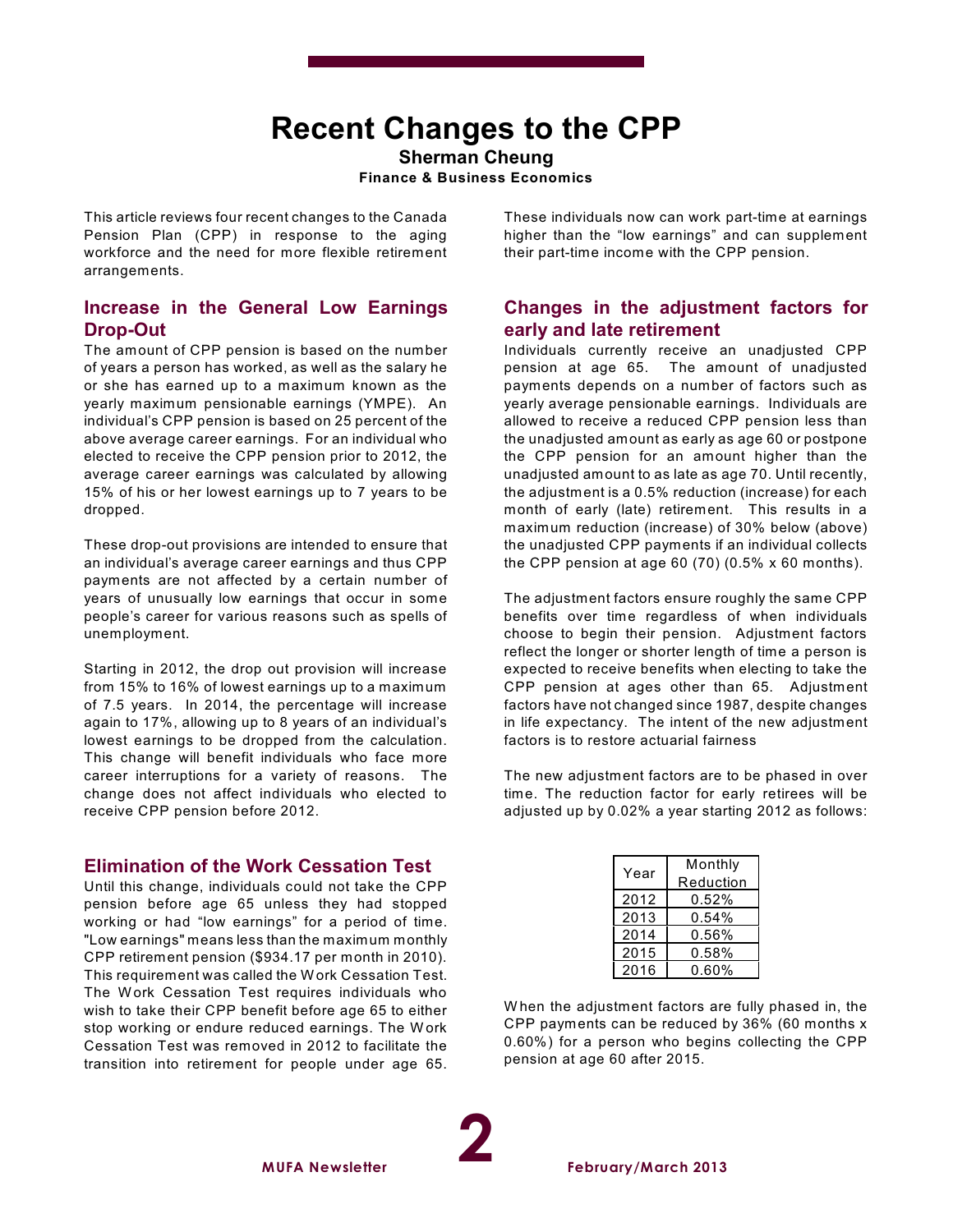The adjustment factor for individuals who postpone the CPP pension has been completely phased in at 0.7% for each month of postponement. This would result in the pension being increased by 42% (60 months x 0.70%) for a person who begins collecting it at age 70 after 2012. The changes in adjustment factors make delaying the start of an individual's CPP pension more attractive than it used to be.

#### **Changes for working beneficiaries**

W orking beneficiaries are individuals who receive a CPP pension and continue to work. Until the recent changes, these working beneficiaries did not pay CPP contributions and therefore did not continue to build their CPP pension. Starting in 2012, CPP contributions and extra benefit become a possibility for those individuals who work while receiving their CPP retirement pension.

CPP contributions are mandatory for the working beneficiaries *under age 65* and their employers. CPP contributions are optional for those *between* ages 65 and 70. If individuals between ages 65 and 70 choose to contribute, their employers will have to contribute. Those who opt out must complete form CPT30 from the CRA. $^\mathrm{1}\,$  These contributions will result in increased retirement benefits known as the Post-Retirement Benefit (PRB). The PRB is a separate benefit and is paid in addition to the CPP payments. This can result in a total government pension in excess of the maximum CPP pension amount. Contributions made while receiving the CPP retirement pension will build up only Post- Retirement Benefits. These contributions do not create eligibility or increase the amount of other CPP benefits such as survivor or disability benefit.

Each year that an individual contributes will generate a new PRB, which is payable the following year and will continue for the rest of the individual's life. The maximum additional benefit would be earned at a rate of 1/40th of the maximum CPP pension amount (\$1,012.50 per month in 2013) per additional year of contributions. This results in a maximum PRB amount of \$25.31 (\$1,012.50 x 1/40) per month for the rest of the individual's life. The exact amount of the additional benefit would depend on factors such as the earnings level of the contributor and an actuarial adjustment for

**MUFA Newsletter**

1

age. Like the regular CPP pension, the PRB is indexed to inflation. PRBs are cumulative for individuals who continue to work past age 65 for several years, with each year's new PRB being added to previously earned PRBs, even if the individual is already receiving the maximum CPP retirement pension.

To illustrate this, take an example of someone who turned 65 on December 31, 2011, decided to collect her CPP pension starting January 1, 2012, but continued to work full-time. Assume that the individual has worked all her life at earnings above the YMPE with minimal career interruptions. She therefore was eligible for a maximum CPP payment of \$986.67 per month or \$11,840.04 per year in 2012. She also decided to opt for the PRB. As a result, her contributions to CPP would be  $$2,306.70^2$  for year 2012. In return, her PRB would be  $\$303.75^3$  per year starting in *2013* for the rest of her life. As pointed out earlier, her PRB will be indexed to inflation. She could easily think of her PRB as an investment of \$2,306.70 for a stream of \$303.75 payments. Her total government pension consisting of both the CPP and the PRB for the year 2013 would be  $$12,453.75.^4$ 

The cumulative effect of contributing to CPP after age 65 can be easily understood by noticing that the PRB adds 1/40 or 2.5% to her regular CPP in the above example. If she continues to contribute to the CPP for another year, she will add another 2.5% to her CPP resulting in total PRBs of 5% starting in year 3 after she initiated the CPP pension. Similarly, if she continues to work and contribute to the CPP for five years after age 65, her government pension will be about 12.5% (2.5% x 5) higher than her regular CPP without the PRB.

This change would allow working beneficiaries to continue to build their CPP pension. It is especially beneficial to those whose CPP pension is nowhere near the maximum amount and/or those without other sources of retirement income.

 $4$  2013 maximum CPP pension + \$303.75 = \$12,150 + \$303.75

The HR at McMaster assumes the continuation of CPP contributions beyond age 65 unless an employee has filed an election to stop making CPP contributions by providing the employer a signed CPT30 form. See **<http://www.workingatmcmaster.ca/hris/employee/cpp/>**

 $2$  Employee's contributions = (YMPE – basic exempt amount) x 4.95% = (\$50,100 - \$3,500) x4.95%. The employer would have to match the contributions. If she was self-employed, she would have to pay both the employee's and employer's contributions, or \$4,613.4.

 $3$  2013 maximum pension x (1/40) = \$12,150 x (1/40)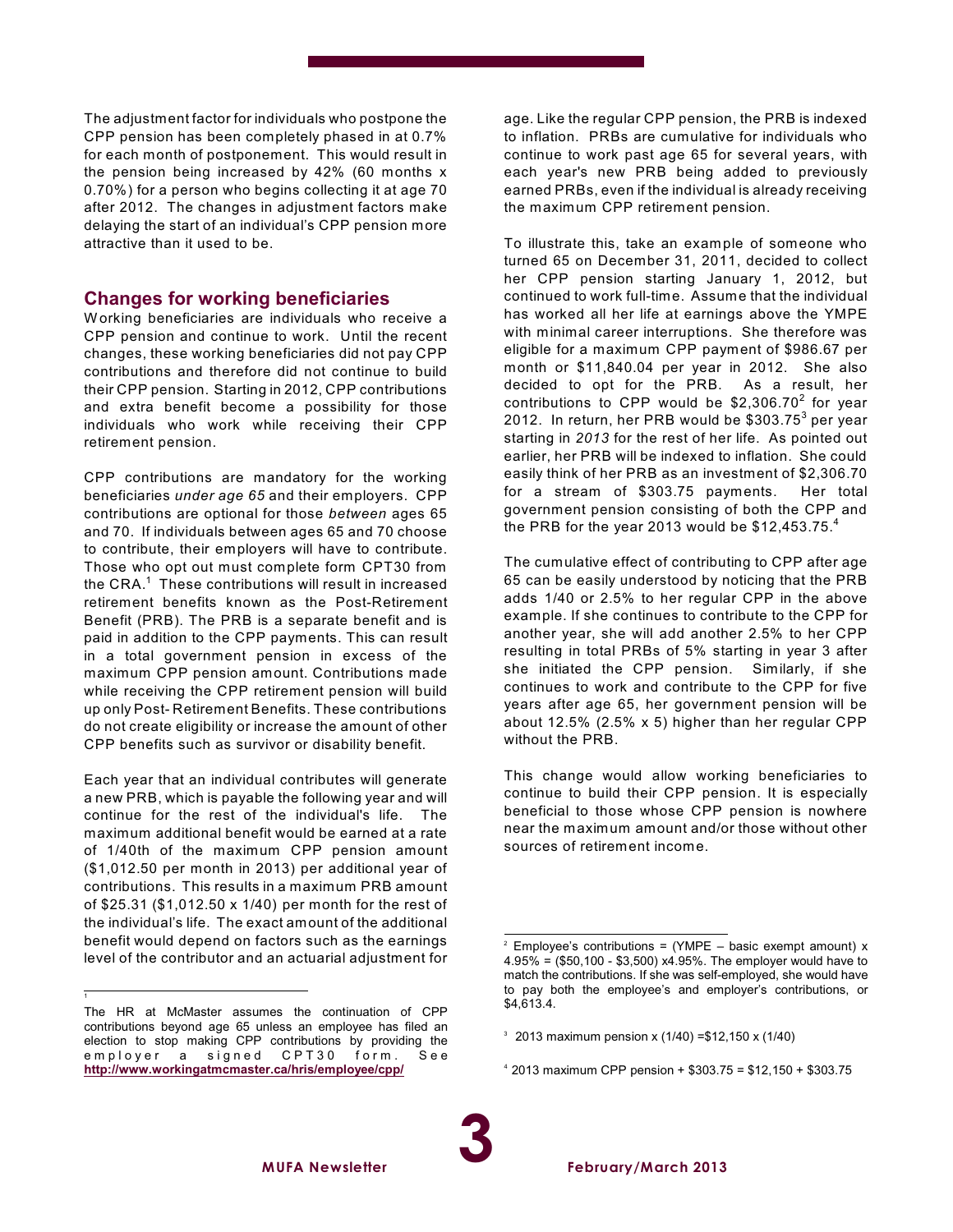## **Support for McMaster Librarian**

March 12, 2013

Patrick Deane President & Vice-Chancellor McMaster University Gilmour Hall 238

Members of the Board of Governors McMaster University c/o University Secretariat Gilmour Hall 210

Dear President Deane and Members of the Board of Governors:

On behalf of the Executive Committee of the McMaster University Faculty Association, I would like to express sincere appreciation for the support that you have shown for our member, Dale Askey. The University provided not only moral support but also volunteered to assist Dale with the expenses arising from the libel suits brought against him.

We believe that this strong stance on the part of the University played a key role in the decision to drop one of these lawsuits. We sincerely hope that the other lawsuit will soon be dropped also. The forthright support for academic freedom speaks very well for the McMaster community.

> Best wishes, Martin Dooley, MUFA President

*For MUFA's statement regarding academic freedom for librarians, see* **<http://www.mcmaster.ca/mufa/AskeyStatementFeb11-13.pdf>**

## **Welcome New Members**

**David Brock** Chemistry **Janice Chaplin** Social Work **Netina Tan** Political Science

**Michelle Kho** Rehabilitation Sciences **Eva Klein** Psychiatry & Behavioural Neur **Eva Szabo** Biochemistry & Biomed Sci **Ada Tang** Rehabilitation Sciences **Vanessa Watts** Indigenous Studies **Leonard Waverman** Faculty of Business **Rong Zheng** Computing & Software

## **Faculty Association Dues Holiday**

Just a reminder that a dues holiday is in effect for the following pay periods:

#### **For MUFA Librarians**

March 8 and March 22, 2013 **For Faculty** March 15 and March 29, 2013

A surplus of income over expenditures for this fiscal year is projected in the Nine-Month Budget review for 2012/13. In addition, MUFA reserves continue to be in a healthy state.

The mill rate will return to .0005 in April 2013.

**Don't forget, when you are preparing your tax returns, MUFA dues are tax deductible.**

## **Passages**

**Harry R. Morgan**, Obstetrics & Gynecology, December 25, 2012 **G. Dale Buchanan**, Medicine, February 4, 2013 **Roy M. Pritchard**, Psychology, February 14, 2013 **Cornelius J. Toews**, Medicine, February 22, 2013

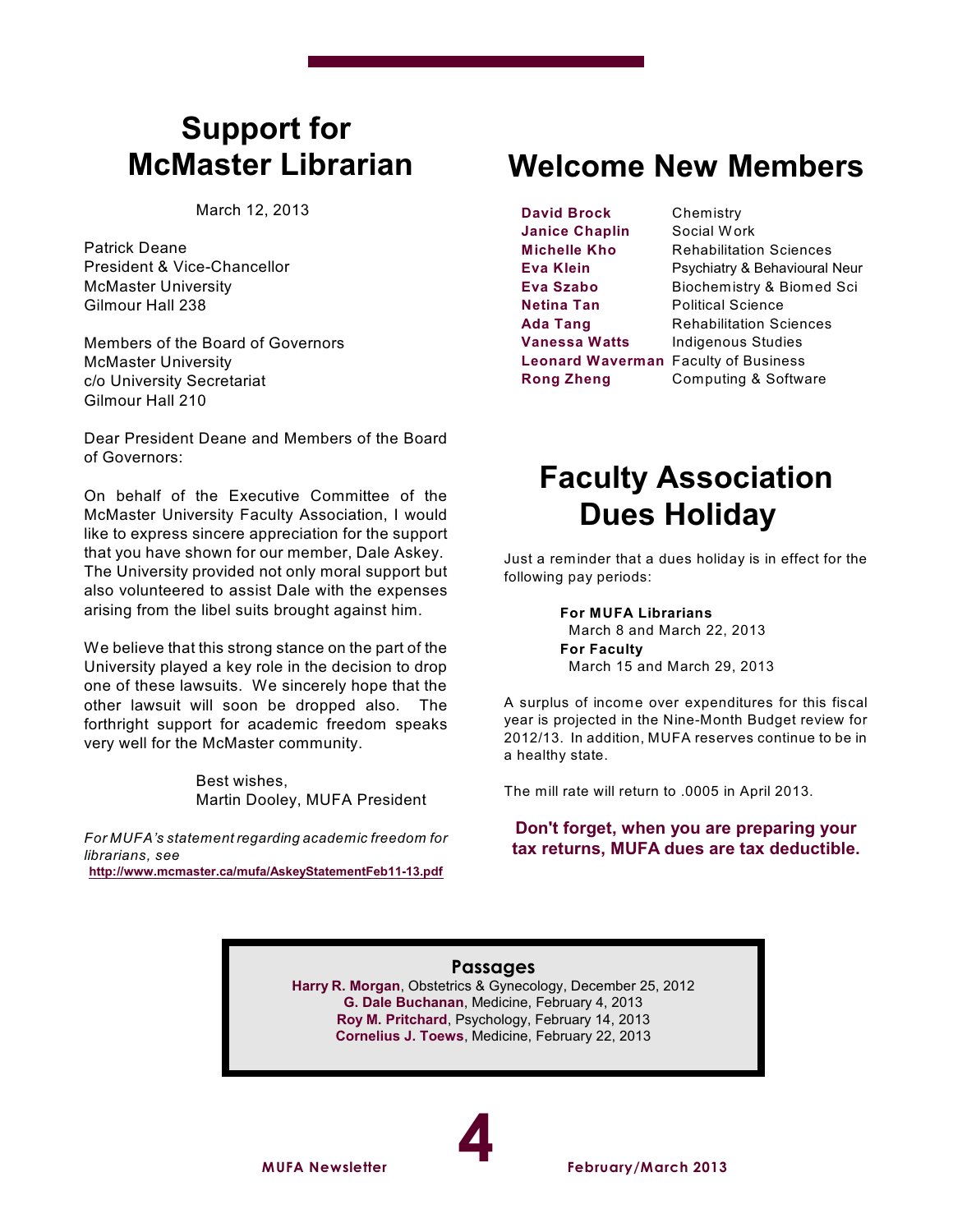For Rent: Waterdown, bungalow, cycling distance to McMaster, lots of parking, huge backyard, cozy, well maintained three bedroom/

2 washrooms, laundry, central air, walking distance to shops, smoke free and pet free home. \$1400.00 plus utilities, call 289-260-0051 for more info., or e-mail at **[adam\\_mica@hotmail.com](mailto:adam_mica@hotmail.com)**.

**House for Rent:** Available August 2013 to July 2014. Fully furnished, walking distance to McMaster and to all school levels (K to 12). Close to Westdale Village, Churchill Park, RBG aviary, and walking trails to campus. Four bedrooms, 3 bathrooms, finished basement and 2 attic study/offices. Perfect for family with school-aged children. Optional family vehicle rental also possible. No smoking, no pets. For pictures, see

facebook.com/lori.inman.12382.

Contact:**[regenstr@hhsc.ca](mailto:regenstr@hhsc.ca)** or Lori/ Mark at 905- 527-0886.

This Newsletter is published monthly between September and May by the Faculty Association at McMaster University. The Association's Executive for 2012/13 is composed of the following members:

President Martin Dooley<br>Vice-President Martin Graeme Luke Past-President Virginia Aksan Academic Affairs Nancy Carter Human Rights **Jeffery** Donaldson Membership Michelle MacDonald OCUFA Director Graeme Luke Pension Martin Horn Public Relations Catherine Connelly Remuneration Rafael Kleiman Spec Enquiries & Grievances Susan Watt Tenure **Ana Campos** 

Executive Director **PhyllisDeRosa Koetting** Administrative Assistant Kelly McCaughey Returning Officer Matheus Grasselli

Graeme Luke & Tracy Prowse Treasurer **Andrew Mactavish** 

Opinions expressed in this Newsletter are those of the authors and do not represent the views of the Association or of its Executive unless so specified. Anyone wishing to contribute to the MUFA *Newsletter* is invited to send submissions to the Faculty Association Office (HH-103A, e-mail: mufa@mcmaster.ca, ext. 24682). Deadlines are the 15th of each month. All submissions will be published at the discretion of the Editor. Current and past issues of the MUFA *Newsletter* are posted on the MUFA website (www.mcmaster.ca/mufa.).

(((

**5**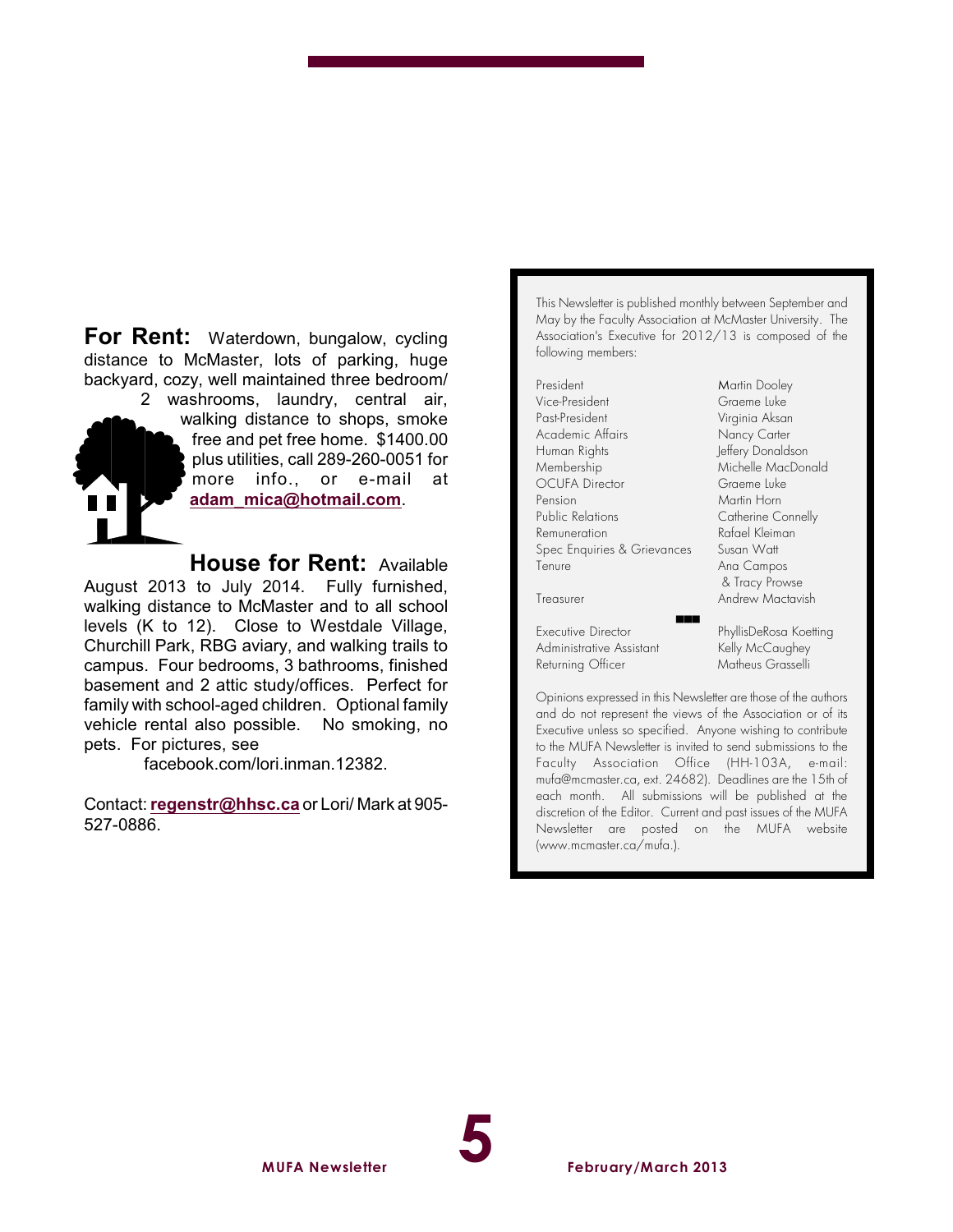

## **40 Annual OCUFA Teaching & Academic th Librarianship Awards for 2012/13**

#### **PROGRAM**

Each year OCUFA recognizes outstanding teachers and academic librarians in Ontario universities through its Teaching and Academic Librarianship Awards. Since 1973 OCUFA has presented 376 awards. The recipients are selected by the OCUFA Teaching and Academic Librarianship Awards Committee. Approximately 7 awards are presented.

#### **CATEGORIES**

Teaching, in the context of the OCUFA awards, embraces virtually all levels of instruction — graduate and undergraduate teaching, continuing education and faculty development. Similarly, proficiency in teaching may extend well beyond the classroom, the laboratory or the faculty member's office. Activities such as course design, curriculum development, organization of teaching programs and other significant forms of leadership are often important contributions to the instructional process. Those who excel in any of these are eligible for the OCUFA Teaching Awards.

Academic librarianship, in the context of the OCUFA Awards, embraces all aspects of librarianship that contribute to the scholarly achievement of all members of the university community. Activities such as development and delivery of services, provision of educational materials, collection development and management and other contributions to academic librarianship are important to the intellectual functioning of the university. Those who excel in any of these are eligible for an OCUFA Academic Librarianship Award.

**MUFA Newsletter**

#### **NOMINATIONS**

Nominations are invited from individuals, informal groups of faculty or students, or both, and such organizations as local faculty associations, faculty or college councils, university committees concerned with teaching and learning, librarians, local student councils, departments, alumni, etc.

Guidelines to assist in organizing a nomination should be consulted by prospective nominators and are available on request from your Faculty Association Office, the Provincial Office of OCUFA, or the OCUFA w e b s i t e ( **[w](http://www.ocufa.on.ca) w w . o c u f a . o n . c a** a t **[http://ocufa.on.ca/ocufa-awards/teaching-and-ac](http://ocufa.on.ca/ocufa-awards/teaching-and-academic-librarianship-awards/) [ademic-librarianship-awards/](http://ocufa.on.ca/ocufa-awards/teaching-and-academic-librarianship-awards/)**).

Nominations should include a covering nomination form (appended to Guidelines for OCUFA Teaching Award Nominations and Guidelines for OCUFA Academic Librarianship Award Nominations), a nominator's brief, and sufficient evidence, from as many sources as possible, to make it clear that outstanding work deserving of recognition has been done.

#### **PROCEDURE**

Deadline for receipt of nominations: May 21, 2013. Inquiries to: 416-979-2117. The original and five copies of the submission should be sent to:

OCUFA Teaching and Academic Librarianship Awards **Committee** 83 Yonge Street, Suite 300 Toronto, Ontario M5C 1S8